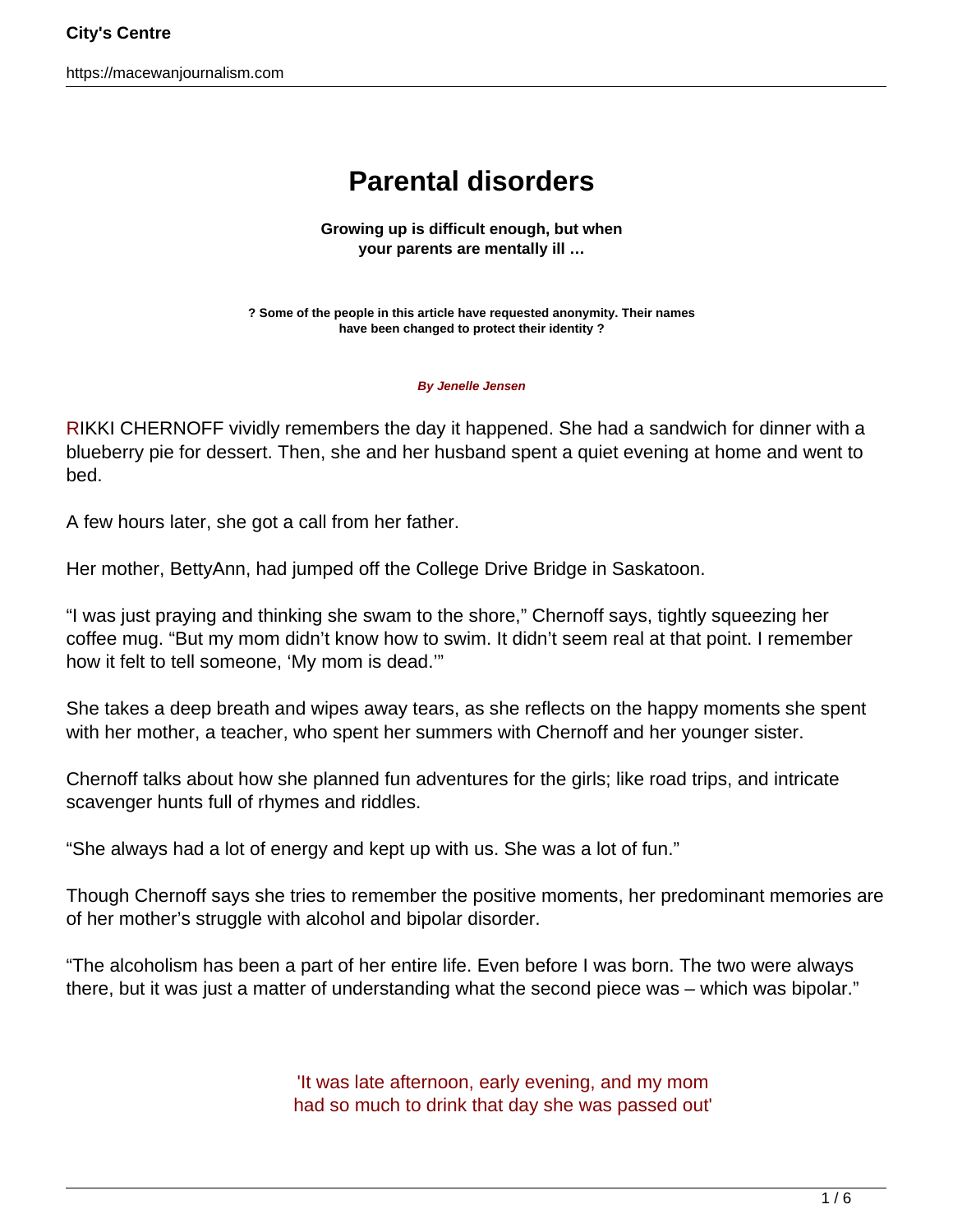As a child, Chernoff says, it was hard for her to comprehend the severity of her mother's suffering, but there were times where it became a normal way of life.

"I was in elementary school at the time, and one of my friends was over for Canada Day," she says. "And we were going to watch the fireworks. It was late afternoon, early evening, and my mom had so much to drink that day she was passed out drunk on the couch."

Chernoff would often use the excuse, She's sick. It's a phrase she repeated through most of her childhood.

Lack of communication in the family left her and her sister to figure things out with their mom, Chernoff says. BettyAnn saw herself as a victim. That, combined with severe self-criticism, caused situations where the girls never knew how to deal with their mother.

"I always just remember the alcohol and the blame," Chernoff says.

One of her most vivid memories is of the night here mother finally cracked.

"I remember I was sleeping in the downstairs living room in front of the fireplace because it was cold in my room," she says. "She was walking through on her way to the computer room and she was flailing her arms. It didn't seem like she had control over anything. I didn't know what to do.

"My dad took her in to the hospital that night, and that's when he came back the next day and told us she was admitted into the facility due to a breakdown."

Even after BettyAnn was admitted to hospital and officially diagnosed with bipolar disorder, the family did not discuss her condition. They acted as if everything was fine, Chernoff recalls.

At first, BettyAnn took her medication and responded well. She seemed as if she wanted to change. But, soon, she started drinking again. Her manic stages became frequent and she cycled between drinking, losing sleep and falling into stages of obsession.

"She would be up all day and night," Chernoff recalls. "She would drink, then go into manic phases of cooking, cleaning, being on the computer, or listening to loud music.

"It was 3 a.m. It was alcohol and mania."

In 2010, Chernoff moved out of her parents' home. The same year, she and her mother had their first serious discussion.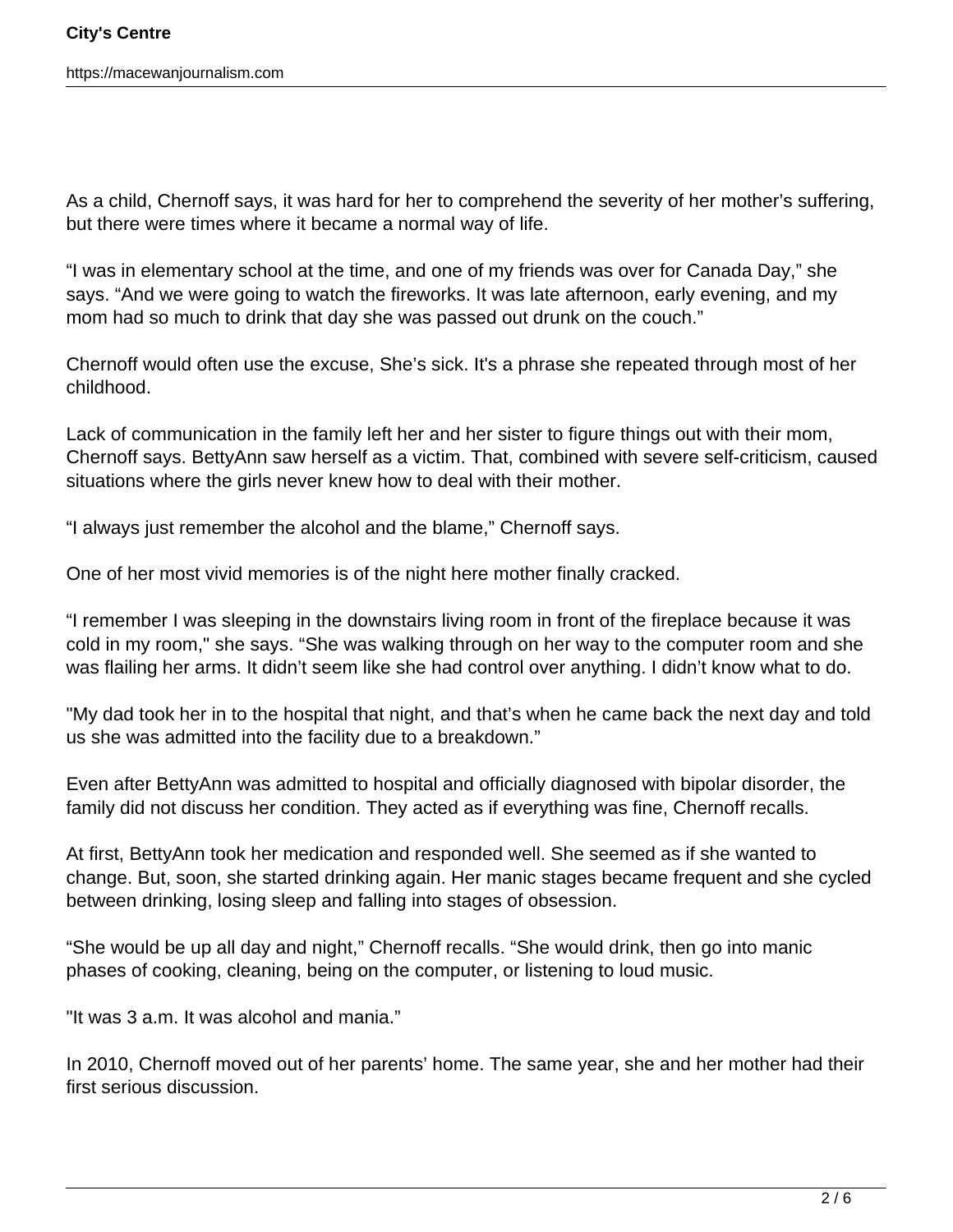https://macewanjournalism.com

### 'I just asked her why she was always drunk. I said, 'I don't understand'

"I went over to her house to help her with something," Chernoff says. "And she had been drinking. I just asked her why she was always drunk. I said, 'I don't understand. Do you not see what this is doing to your family?'

"She would say, 'I'm stupid. I'm dumb. I'm not worth anything.'

"I just wanted my mom back. We used to go do things. We would go to museums, the art gallery, or we would go shopping. Is that so much to ask? It was just shrugged off like it was nothing."

Less than a year later, on March 15, 2011, BettyAnn killed herself.

"As much as she thought things would be better without her, they're not," Chernoff says. "I don't have a mom. My daughter, Audrey, doesn't have a grandma.

"It's not better."

According to the Centre for Addiction and Mental Health, mental illness is a leading cause of disability in Canada. One in five Canadians suffers from mental illness or addiction and half of Canadians have struggled with, or are struggling with, mental illness by the time they reach 40,.

In addition, 4,000 Canadians die by suicide per year, an average of 11 per day.

In 2008, CAMH conducted a survey revealing that only 50 per cent of Canadians would tell friends or a co-worker they struggled with mental illness.

In 2015, 40 per cent of Canadians reported feelings of depression and anxiety – but never sought medical help.

Edmonton psychiatric nurse Rhonda Ehnes, says she can understand why people struggling with mental illness don't ask for help.

"It can be a big challenge for mental health professionals to assist individuals who don't recognize mental illness or don't see that they need help.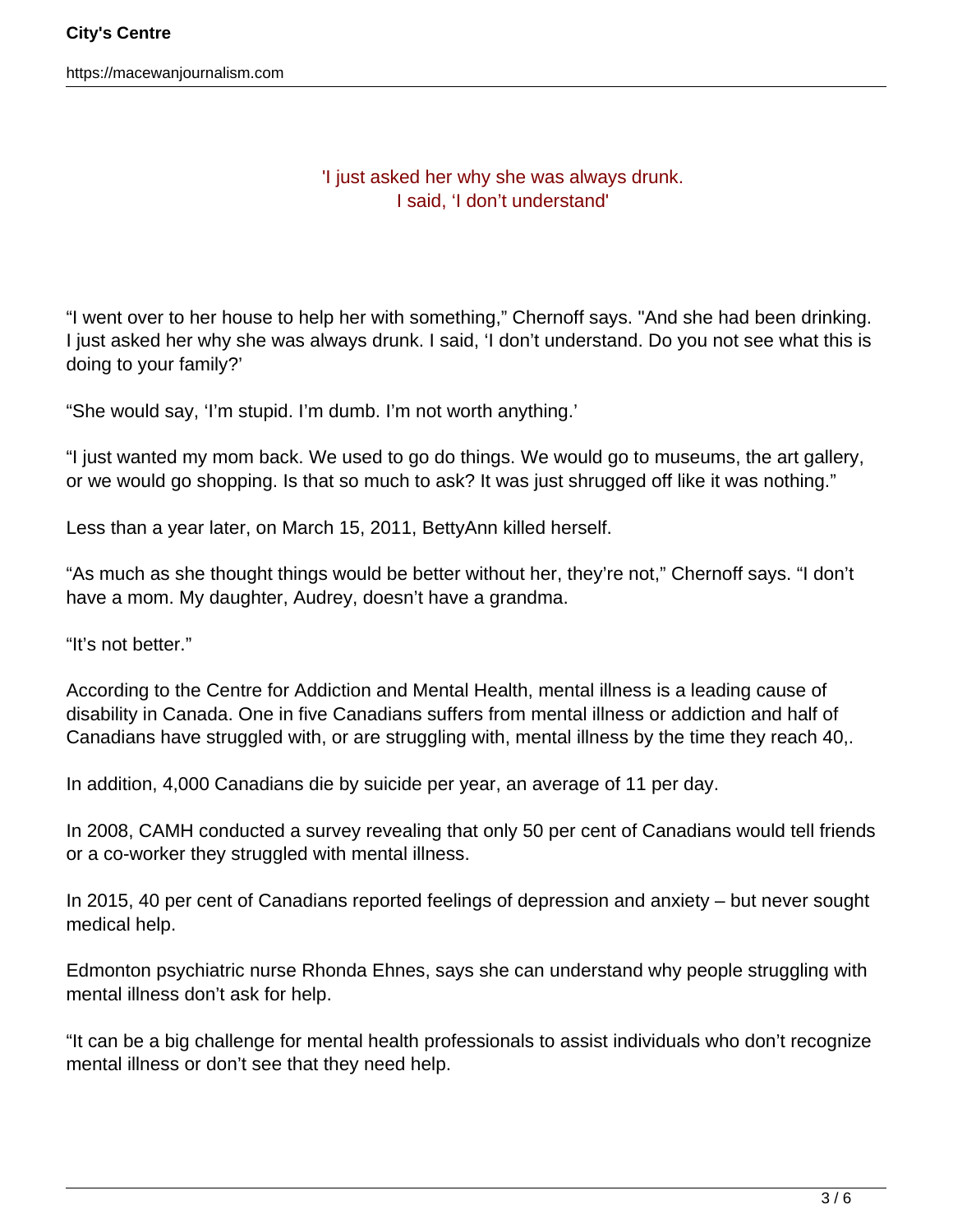"Some individuals are very willing and have favourable experiences in the mental health sector … Others have had terrible experiences in how they tried to access help and they didn't feel like they were listened to.

K.C. is one of those people. Growing up with an undiagnosed sociopathic father, an alcoholic mother and a schizophrenic sister, she says she can relate to people who fail to seek help – because of the stigma around mental health, or the attitude that mental illness should be dealt with by family, and not society.

After reconnecting with her father at 18, K.C. moved into his home with his wife and five children in hopes of rebuilding their relationship, while escaping her alcoholic mother. She says she established strong relationships with her siblings, especially her schizophrenic half-sister.

## 'The way he sees things are completely different than how anyone else would see them'

But the house was anything but an escape, and her father's reckless and aggressive behaviour showed just how severe his sociopathic nature was.

"It was a really unhealthy situation, and he was verbally abusive," she recalls. "He would always tell me that it was my mom's fault. He said that he tried to be in my life and tried to give child support, but deep down I knew that was not true."

K.C. says that the first time she realized he was mentally ill was when her brother drank the last of the milk.

"My dad was so upset that he was drinking the milk and not leaving any for the sisters. I was thinking, 'It's just milk. Just go to the store and get more.' This was the first time I realized he had a bad temper and something was not right.

"I saw him threatening his wife and telling her he was going to put a fork in her eye. He would tell my younger sisters, who were a year and a half and two-years-old at the time, that their mom was a bitch and a whore."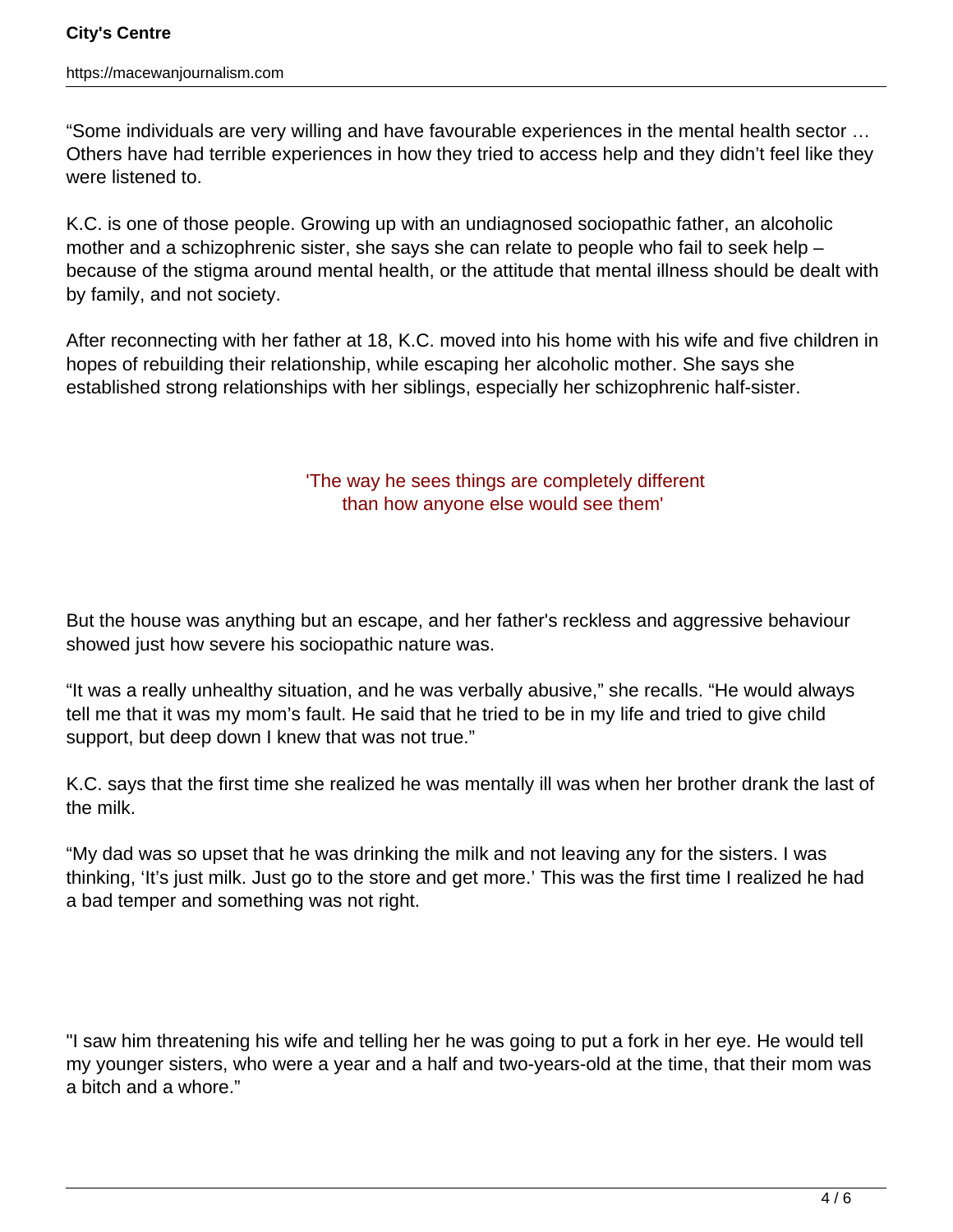K.C. says her father has no concept of reality.

"The way he sees things are completely different than how anyone else would see them … He has never said sorry and he never says he loves any of his kids."

When her younger half-sister, T.S., was diagnosed with schizophrenia at the age of 16, her father's response was devastating, K.C says.

"He just thinks that she needs to get her head out of the clouds. Or he says that her mom didn't discipline her enough. Or that she just needs to focus on school."

The family never attributed T.S.'s outlandish thinking and behaviour to mental illness. Instead, they thought she was a typical "hippie."

"One day, T.S.'s mom called me and said she was found on the Pattullo Bridge in Surrey on the other side of the railing trying to jump," K.C. says. "The RCMP tackled her to the ground and sent her to the hospital. She was upset, because she didn't feel like she needed to be in the hospital.

### 'She said there were voices on the other side telling her to come to another dimension'

"She said there were voices on the other side telling her to come to another dimension. This was the first time we knew she was mentally ill."

While she was in the hospital, the family was allowed to read T.S. 's diary.

"She was sharing her thoughts, because for a month she wouldn't speak to anyone. Reading that and knowing that her little mind was struggling was heartbreaking."

Since her diagnosis, T.S. has been taking medication, and is regularly admitted to hospital.

"These people are among the many across the country who have to live with someone else's mental illness," Ehnes says.

"Mental illness can affect anyone. It doesn't matter your gender, nationality or age. It doesn't matter whether you have lots of money or whether you are poor. That does not have bearing on how mental health can affect you. The difference is your access to treatments and supports."